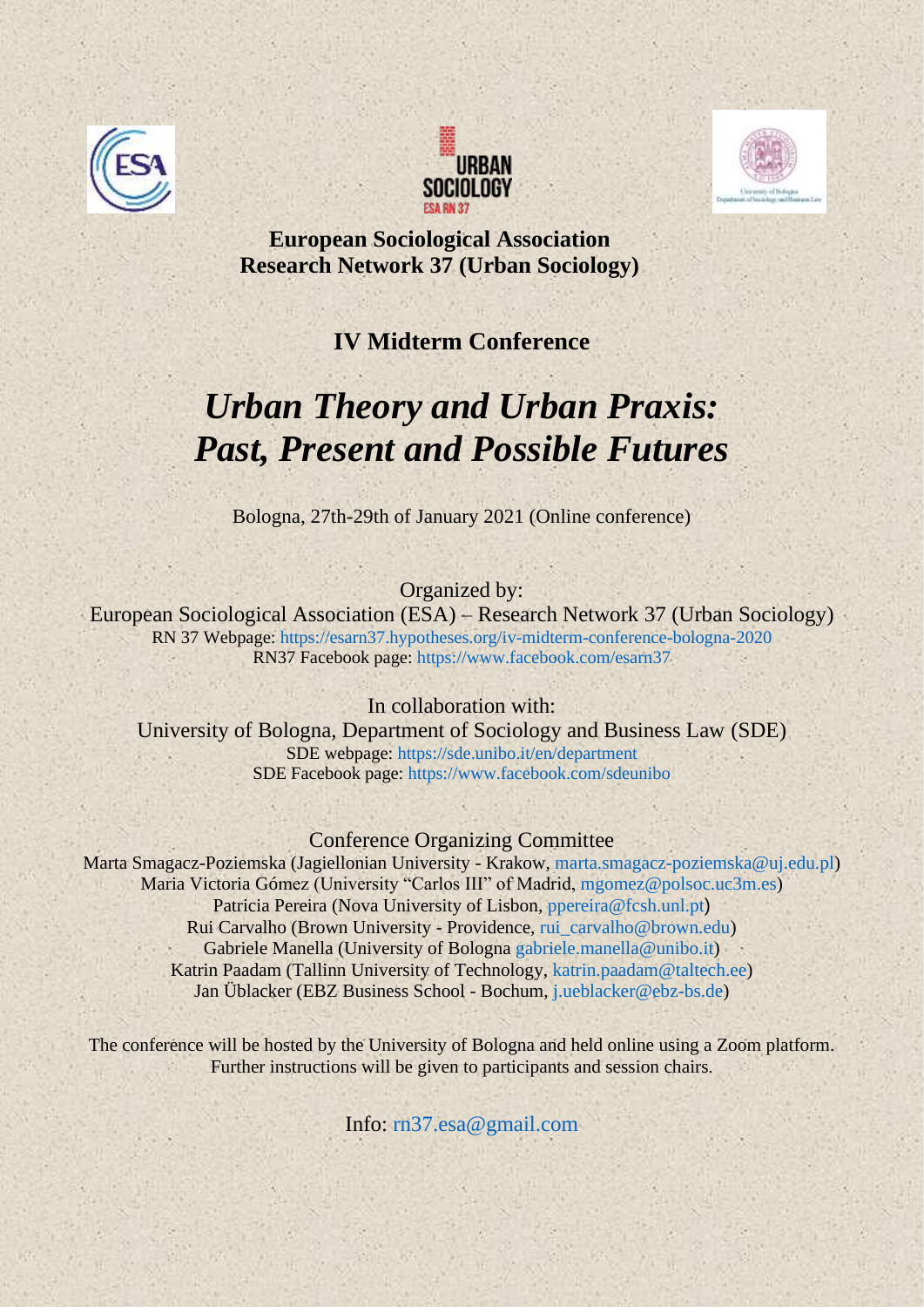## **Conference Presentation**

Exactly one hundred years ago, in 1920, the world was finally resurfacing from a devastating global health crisis. Misleadingly, albeit too commonly known as the '1918 Spanish Flu', this deadly influenza pandemic – arguably the most severe one in modern history – lasted over two years, infected an estimated 500 million people, approximately one-third of the world's population at the time, and caused an estimated death of more than 50 million people. Roughly one century later, we find ourselves amidst another pandemic threat, one whose social consequences we are still to fully comprehend, and whose obvious discrepancies and all too alarming similarities to the global virulent outbreak of one century ago invites sociological questions about modernity, globalization, urbanization, and social change and persistence. Has the course of social change in the last century been such that all and any similarities between the two pandemic outbreaks are little more than flukes? Or are these similarities a manifestation of Karl Marx's contention in the *Eighteenth Brumaire* (1852) that history is set to repeat itself "first as tragedy, then as farce"?

2020 also commemorates the 100<sup>th</sup> anniversary of the death of Max Weber. Unquestionably recognized as one of the forefathers of Western Sociology, Weber has inspired the imagination and scholarship of generations of social scientists, regardless of epistemological traditions, methodological boundaries, regions of study, or fields of interest. Urban sociologists are not an exception. In fact, 2021 – the year in which this conference will be held – marks the centennial anniversary of yet another landmark: the posthumous publication of Max Weber's edit-ed volume on *The City*, a pivotal work for the (at the time) expanding field of Urban Sociology, where Weber tried to outline the foundations of his systematic theory of urbanism and urban development.

We take the occasion of these centennial landmarks to reflect about the past, present, and future of cities and urban societies, urban theories and urban practices, through and beyond the works of Weber. The last century has provided us with a wealth of theoretical perspectives on the city and its development, from the ecological theories of the Chicago School, through neo-Marxist and political economic approaches, to the more recent rise of post-structural, postmodern, and postcolonial urban studies. Cities have changed greatly in the last century, and so have our ways of theoretically conceptualizing, methodologically approaching, and pragmatically acting upon cities. And, as the present pandemic situation shows all too well, cities keep changing every day, and it will continue to do so in the future, creating a continuous demand for the reconsideration and redefinition of urban theories and urban practices.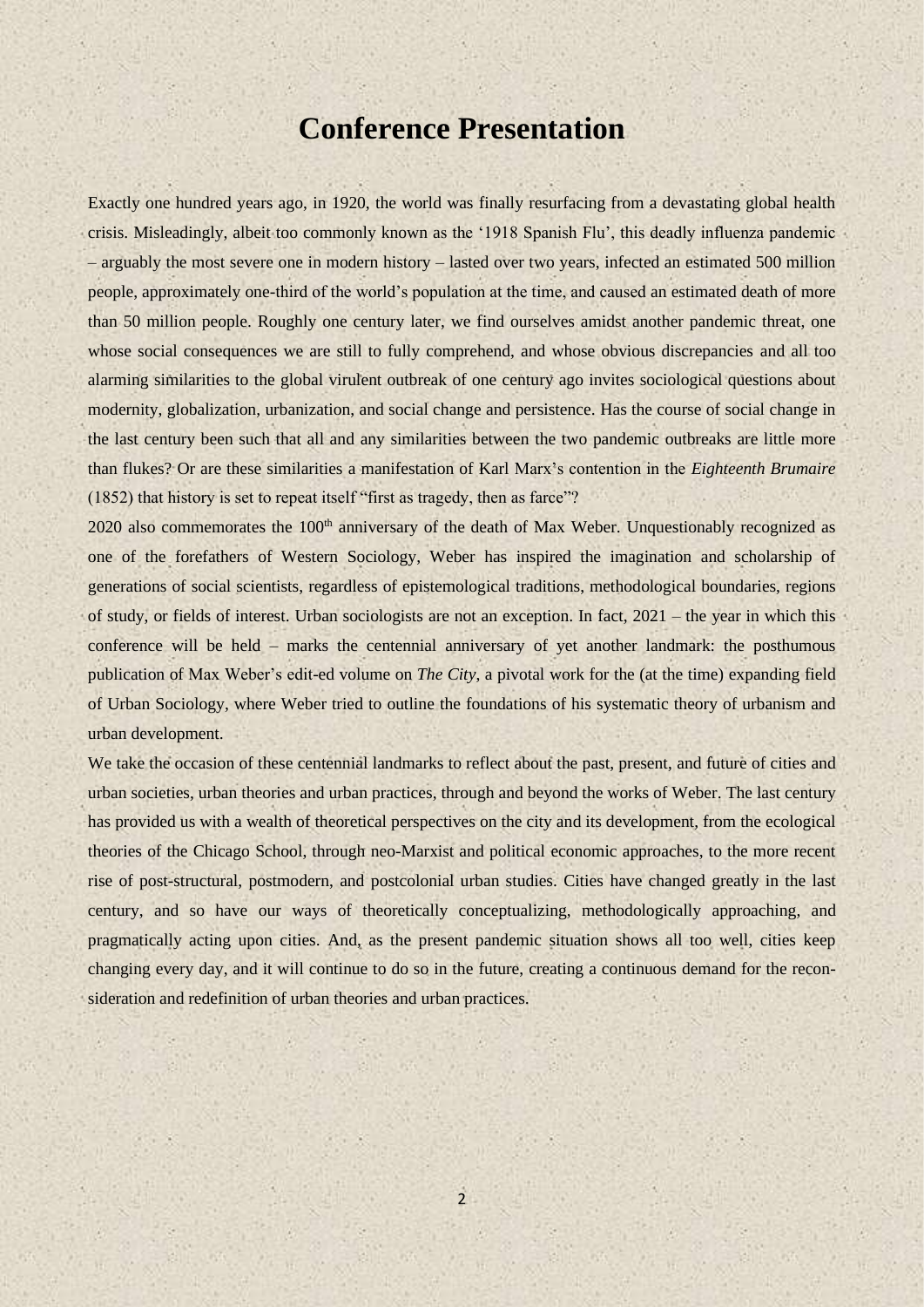# **Conference Program**

a.

 $\mathbb{R}^2$ 

| <b>WEDNESDAY 01.27.2021</b> |                                                                                                                                                                                                                           |
|-----------------------------|---------------------------------------------------------------------------------------------------------------------------------------------------------------------------------------------------------------------------|
| 15:00<br>15:30              | Conference opening                                                                                                                                                                                                        |
| 15:30                       | <b>KEYNOTE SPEECH</b>                                                                                                                                                                                                     |
|                             | Giampaolo Nuvolati (University of Milan Bicocca, giampaolo nuvolati @unimib.it)<br>Does the city still exist? Is urban sociology alive? Provocations regarding our discipline                                             |
| 16:15<br>16.45              | Debate                                                                                                                                                                                                                    |
| 17:00<br>18.45              | <b>SESSIONS</b>                                                                                                                                                                                                           |
|                             | 2 - Between old urban inequalities and new urban opportunities (Panel 1)                                                                                                                                                  |
|                             | Chairs                                                                                                                                                                                                                    |
|                             | Gabriele Manella (University of Bologna, gabriele manella@unibo.it)<br>Tommaso Rimondi (University of Bologna, tommaso.rimondi2@unibo.it)                                                                                 |
|                             | Presentations                                                                                                                                                                                                             |
|                             | Letizia Carrera (University of Bari "Aldo Moro", letizia.carrera@uniba.it)<br>New tourist regional strategies in the Covid-19 time. The Apulia case study                                                                 |
|                             | Clarissa dos Santos Veloso<br>(Pontifical Catholic University of Minas Gerais, clarissaveloso25@gmail.com)<br>Beyond the gentrifier stereotypes: an approach on lifestyles of those who choose to live in the city center |
|                             | Tanja Ehmann (University of Applied Sciences of Potsdam, ehmann@fh-potsdam.de)<br>Vagabondage and the right to the city                                                                                                   |
|                             | Ezgi Guler (European University Institute - Florence, ezgi.guler@eui.eu)<br>Care-networks, resistance and self-organization: Trans sex workers' struggle in urban Turkey                                                  |
|                             | 4 - From neighborhood to community, or from community to neighborhood?<br>(Panel "Urban Ethnographies")                                                                                                                   |
|                             | Chairs                                                                                                                                                                                                                    |
|                             | Marek Nowak (Adam Mickiewicz University of Poznań, arek.nowak@amu.edu.pl<br>Przemysław Pluciński (Adam Mickiewicz University of Poznań, plucin@amu.edu.pl)                                                                |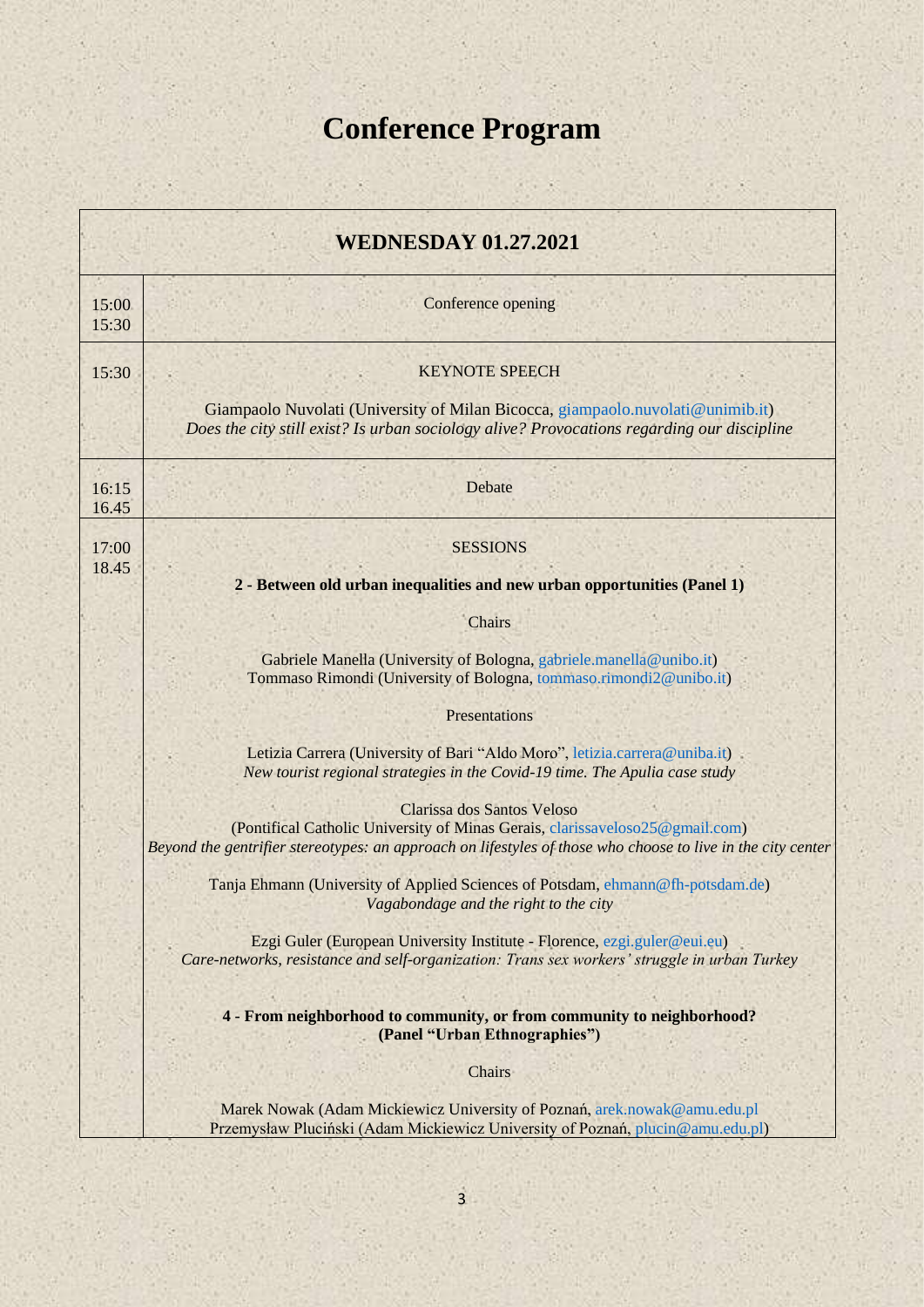**Presentations** 

Ipek Demirsu (University of Padua[, ipek.demirsudibiase@phd.unipd.it\)](mailto:ipek.demirsudibiase@phd.unipd.it) *Visualizing Belonging in Urban Spaces: Citizen Remapping of a Multicultural Neighborhood*

Luca Bottini (University of Milan Bicocca, [luca.bottini@unimib.it\)](mailto:luca.bottini@unimib.it) *The role of the quality of urban environment in the propensity for community participation: the case of three neighborhoods in Milan, Italy*

Fabio Corbisiero (University of Naples "Federico II", [fabio.corbisiero@unina.it\)](mailto:fabio.corbisiero@unina.it) Salvatore Monaco (Free University of Bozen, [salvatore.monaco@unibz.it\)](mailto:salvatore.monaco@unibz.it) *Homosexual neighborhoods: places of inclusiveness, integration and tourist appeal*

#### **5 – In/Exclusion at the festival city**

**Chairs** 

Briony Sharp (University of West of Scotland[, briony.sharp@uws.ac.uk\)](mailto:briony.sharp@uws.ac.uk) Louise Platt (Manchester Metropolitan University, [l.platt@mmu.ac.uk\)](mailto:l.platt@mmu.ac.uk) Rebecca Finkel (Queen Margareth University - Edinburgh, [rfinkel@qmu.ac.uk\)](mailto:rfinkel@qmu.ac.uk)

#### Presentations

Sabastiano Citroni (Insubria University - Varese, [sebastiano.citroni@uninsubria.it\)](mailto:sebastiano.citroni@uninsubria.it) *Exclusionary implications of civic events with inclusive goals. Cultural Power and Associative Styles*

Manuel Garcia-Ruiz (ISCTE – University Institute of Lisbon, [urbiteit@gmail.com\)](mailto:urbiteit@gmail.com), *Festivals of Light, between creativity and city branding*

Barbara Grabher (University of Graz[, grabher.barbara@gmail.com\)](mailto:grabher.barbara@gmail.com) *Echoes of Equality. Negotiations of audience dynamics in equality-themed events in Hull UK City of Culture 2017*

#### **8 – New pathways of ecological gentrification in Europe?**

Chairs

Michael Friesenecker (University of Vienna, [michael.friesenecker@univie.ac.at\)](mailto:michael.friesenecker@univie.ac.at) Giorgio Osti (University of Padua, [g.osti@unipd.it\)](mailto:g.osti@unipd.it) Tim Lukas (University of Wuppertal, [lukas@uni-wuppertal.de\)](mailto:lukas@uni-wuppertal.de) Roberta Cucca (Norwegian University of Life Sciences - Oslo, [roberta.cucca@nmbu.no\)](mailto:roberta.cucca@nmbu.no) Jan Üblacker (EBZ Business School - Bochum, [j.ueblacker@ebz-bs.de\)](mailto:j.ueblacker@ebz-bs.de) **Presentations** 

Caterina Bracchi (Catholic University of the Sacred Heart - Milan, [caterina.bracchi@unicatt.it\)](mailto:caterina.bracchi@unicatt.it) Ilaria Beretta (Catholic University of the Sacred Heart – Brescia, [ilaria.beretta@unicatt.it\)](mailto:ilaria.beretta@unicatt.it) *Mantova Hub: A potential case of blue gentrification?*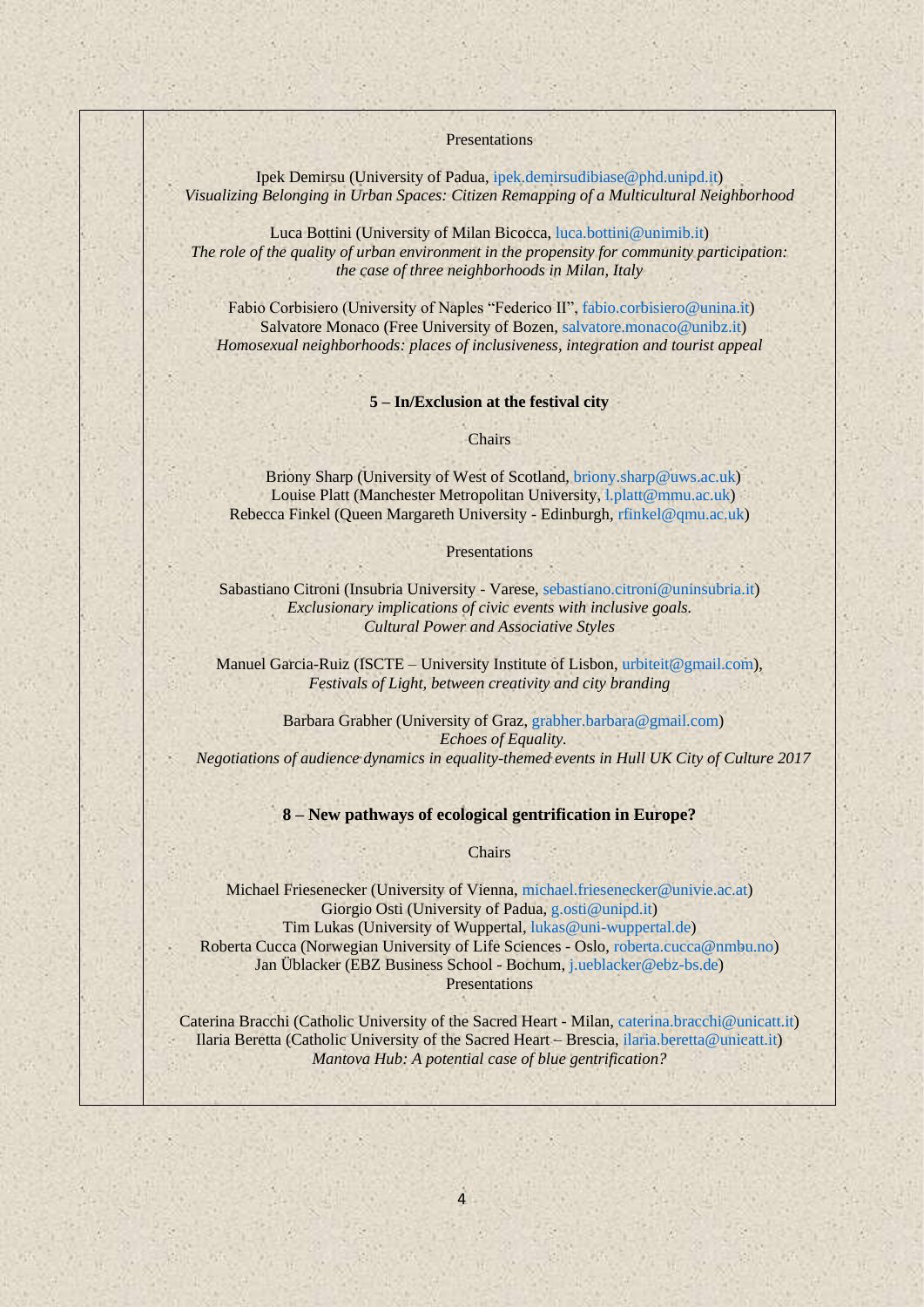|                   | Dani Broitman (Technion - Israel Technological Institute, danib@technion.ac.il)<br>Urban dynamics, land use change and ecological gentrification: A Dutch case study                                                                                                                                                                                                                                                                |  |  |
|-------------------|-------------------------------------------------------------------------------------------------------------------------------------------------------------------------------------------------------------------------------------------------------------------------------------------------------------------------------------------------------------------------------------------------------------------------------------|--|--|
|                   | Rebecca Cavicchia (Norwegian University of Life Sciences - Oslo, rebecca.cavicchia@nmbu.no),<br>Urban densification and displacement pressure: new perspectives on ecological gentrification                                                                                                                                                                                                                                        |  |  |
|                   | Giorgio Osti (University of Padua, g.osti@unipd.it)<br>Seeds of eco-gentrification in the middle size rivertowns of Po Valley                                                                                                                                                                                                                                                                                                       |  |  |
|                   | <b>THURSDAY 01.28.2021</b>                                                                                                                                                                                                                                                                                                                                                                                                          |  |  |
| $9.00 -$<br>10.45 | <b>SESSIONS</b>                                                                                                                                                                                                                                                                                                                                                                                                                     |  |  |
|                   | 9 - The tourist city: opportunities, challenges and conflicts                                                                                                                                                                                                                                                                                                                                                                       |  |  |
|                   | Chairs                                                                                                                                                                                                                                                                                                                                                                                                                              |  |  |
|                   | Alexandre Vaz (Nova University of Lisbon, avazphoto@yahoo.com)<br>Frédéric Vidal (Authonomus University of Lisbon, fvidal@autonoma.pt)                                                                                                                                                                                                                                                                                              |  |  |
|                   | Presentations                                                                                                                                                                                                                                                                                                                                                                                                                       |  |  |
|                   | Monica Bernardi (University of Milan Bicocca, monica.bernardi@unimib.it)<br>Tourist platformization: a look to the case of Milan                                                                                                                                                                                                                                                                                                    |  |  |
|                   | Maria João Gomes (Cics.Nova Lisbon, mjoaomgomes@yahoo.com)<br>Luìs Manata (Cics.Nova Lisbon, Imanata@gmail.com)<br>Marianna Monte (Cics.Nova Lisbon, mariannamonte@gmail.com)<br>Madalena Corte-Real (ISCTE – University Institute of Lisbon, mcortereal@sapo.pt)<br>Tourism in a peripheral territory in the Metropolitan Area of Lisbon                                                                                           |  |  |
|                   | Anneli Leemet (Tallinn University, anneli.leemet@gmail.com)<br>Katrin Paadam (Tallinn University of Technology, katrin.paadam@taltech.ee)<br>Liis Ojamae (Tallinn University of Technology, liis.ojamae@taltech.ee)<br>Janika Loorberg (Tallinn University of Technology, jaanika.loorberg@gmail.com)<br>Residing in the heart of tourism.<br>Post-gentrification attempts to preserve heritage and life in the Old Town of Tallinn |  |  |
|                   | Antonietta Mazzette (University of Sassari, mazzette@uniss.it)<br>Sara Spanu (University of Milan Bicocca, sara.spanu@unimib.it)<br>Temporary housing and persistent problems: urban attractive in a post pandemic era                                                                                                                                                                                                              |  |  |
|                   | Riccardo Valente (Rovira i Vigili University - Tarragona, riccardo valente@urv.cat)<br>Micro-Geographies of crime and fear in Barcelona:<br>seeking a relationship between urban mobilities and people insecurities                                                                                                                                                                                                                 |  |  |
|                   |                                                                                                                                                                                                                                                                                                                                                                                                                                     |  |  |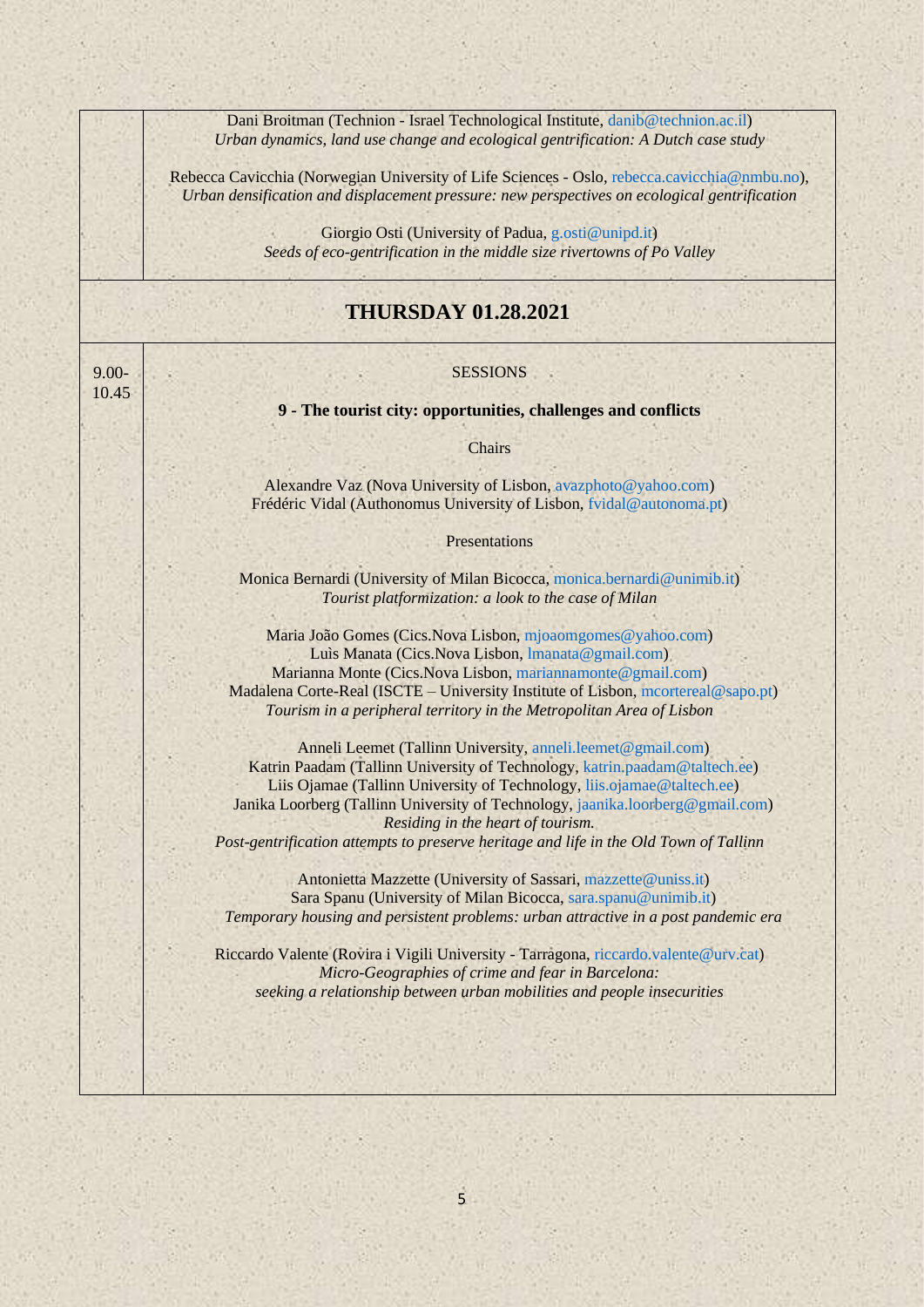**4 - From neighborhood to community, or from community to neighborhood? (Panel "In search for the community: local struggles in the global perspective")**

**Chairs** 

Marek Nowak (Adam Mickiewicz University of Poznań[, arek.nowak@amu.edu.pl](mailto:arek.nowak@amu.edu.pl) Przemysław Pluciński (Adam Mickiewicz University of Poznań, [plucin@amu.edu.pl\)](mailto:plucin@amu.edu.pl)

**Presentations** 

Fayrouz Eldabbagh [\(fayrouz.eldabbagh@gmail.com\)](mailto:fayrouz.eldabbagh@gmail.com) *Mobilization and politicization of informal settlements in the face of urban development projects: The protest movements of residents of Al-Warraq island neighborhood in Cairo (1998 - 2018)*

Ceren Kulkul (Humboldt University of Berlin[, cerenkulkul@gmail.com\)](mailto:cerenkulkul@gmail.com) *Social construction of religious belief and transnational identities in community building processes: a case study of Turkish Muslim women in Berlin neighborhoods*

Chiara Milan (University of Graz[, chiara.milan@uni-graz.at\)](mailto:chiara.milan@uni-graz.at), *Reclaiming the cities in the Western Balkans: from right to the city groups to municipalist platforms*

> Taru Silvonen (Cardiff University, [silvonent@cardiff.ac.uk](mailto:silvonent@cardiff.ac.uk)) *The relationship between neighbourhood and community formation: the case of a former informal settlement in Mexico City*

#### **1– Artistic interventions in urban space**

**Chairs** 

Andrea Glauser (University of Music and Performing Arts - Vienna, [glauser@mdw.ac.at\)](mailto:glauser@mdw.ac.at) Barbara Kremser (University of Music and Performing Arts - Vienna, [kremser@mdw.ac.at\)](mailto:kremser@mdw.ac.at)

**Presentations** 

Rachel Mader (University of Applied Sciences and Arts Lucerne, [rachel.mader@hslu.ch\)](mailto:rachel.mader@hslu.ch) *«Political Pornography» or emancipatory populism? The Center for Political Beauty (Zentrum für Politische Schönheit) and its multi-layered choreography of the public sphere*

Eynat Mendelson Shwartz (Technion - Israeli Institution of Technology[,eynatme@campus.technion.ac.il\)](mailto:eynatme@campus.technion.ac.il) Nir Mualam (Technion - Israeli Institution of Technology, [Nirm@technion.ac.il\)](mailto:Nirm@technion.ac.il) *How much do cities want to control their public spaces? A look into mural regulation*

Emanuele Stochino (University of Brescia, [socialarte@tim.it\)](mailto:socialarte@tim.it) *The Capacity of Street Art of Spread out the Message of the Prevention on the COVID-19* 

Barbara Ungeplefgt (University of Music and Performing Arts Vienna, [barbara.ungepflegt@gmx.at\)](mailto:barbara.ungepflegt@gmx.at) *How to survive the day public schnitzel, bus traffic and other escape attempts*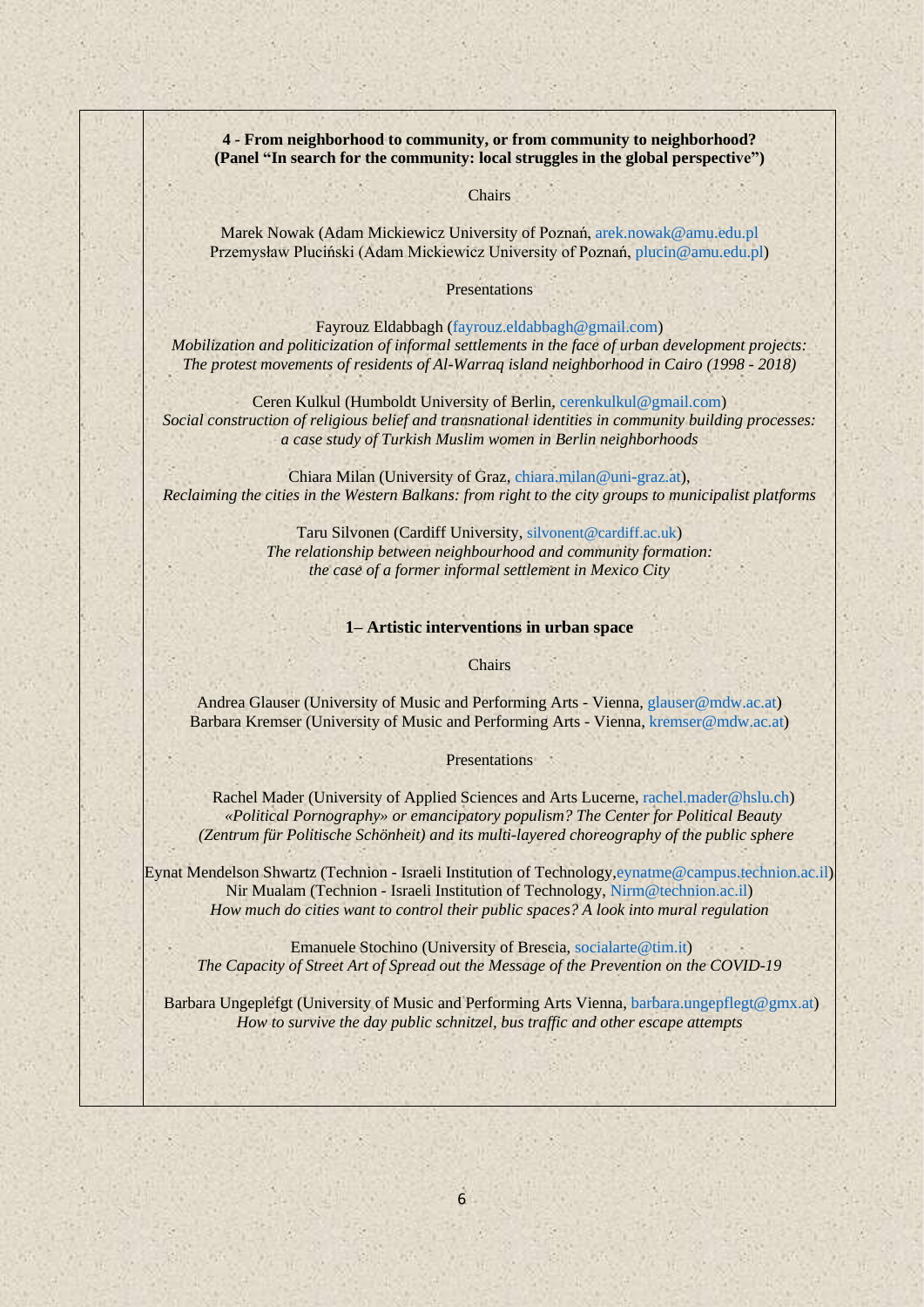|                | 12 – Urban regeneration: policies and effects (Panel 1)                                                                                                                                                                                                                                                               |
|----------------|-----------------------------------------------------------------------------------------------------------------------------------------------------------------------------------------------------------------------------------------------------------------------------------------------------------------------|
|                | Chairs                                                                                                                                                                                                                                                                                                                |
|                | Sònia Alves (University of Lisbon, sonia.alves@ics.ulisboa.pt)<br>Veronica Conte (University of Milan Bicocca, v.conte12@campus.unimib.it)<br>Hans Thor Andersen (AAU - Aalborg University, hta@sbi.aau.dk)<br>Davide Olori (University of Bologna, davide.olori@unibo.it)                                            |
|                | Presentations                                                                                                                                                                                                                                                                                                         |
|                | Federico Camerin (UVA University of Valladolid, federico.camerin@uva.es)<br>The regeneration of industrial neighbourhoods towards the creation of new profit-oriented areas of<br>centrality. A comparison between Barcelona's Poblenou and Bologna's Bolognina                                                       |
|                | Fabio Maria Esposito (University of Naples "Federico II", fabiomaria.esposito@unina.it)<br>Ilaria Marotta (University of Naples "Federico II", ilaria.marotta@unina.it)<br>Regenerating the post-industrial city by fostering innovation?<br>The case of the Polo Universitario Napoli Est in San Giovanni a Teduccio |
|                | Tongyun Du (Copenhagen University, todu@ign.ku.dk)<br>Housing property and neighborhood interaction under urban renewal: the outcomes in urban China                                                                                                                                                                  |
|                | Sara Mela (Polytechnic University of Turin, sara.mela@polito.it)<br>Regeneration and/or gentrification: the case of Aurora neighborhood in Turin                                                                                                                                                                      |
| 10.45<br>11.15 | <b>Break</b>                                                                                                                                                                                                                                                                                                          |
|                | <b>SESSIONS</b>                                                                                                                                                                                                                                                                                                       |
| 11.15<br>13.00 | 4 - From neighborhood to community, or from community to neighborhood?<br>(Panel "Neighborhoods, communities, neoliberal urbanization and beyond")                                                                                                                                                                    |
|                | Chairs                                                                                                                                                                                                                                                                                                                |
|                | Marek Nowak (Adam Mickiewicz University - Poznań, arek.nowak@amu.edu.pl)<br>Przemysław Pluciński (Adam Mickiewicz University - Poznań, plucin@amu.edu.pl)                                                                                                                                                             |
|                | Presentations                                                                                                                                                                                                                                                                                                         |
|                | Andrzej Bukowski (Jagiellonian University - Krakow, contraab@wp.pl)<br>Marta Smagacz-Poziemska (Jagiellonian University - Krakow, marta.smagacz-poziemska@uj.edu.pl)<br>Re-doing care practices through materialities. Some examples from Poland's big cities neighbourhoods                                          |
|                | Madalena Corte-Real (University Institute of Lisbon, mcortereal@sapo.pt)<br>Sandra Marques Pereira (University Institute of Lisbon, s.marquespereira@iscte-iul.pt)<br>Trajectories in middle class suburban neighborhoods in the Lisbon Metropolitan Area                                                             |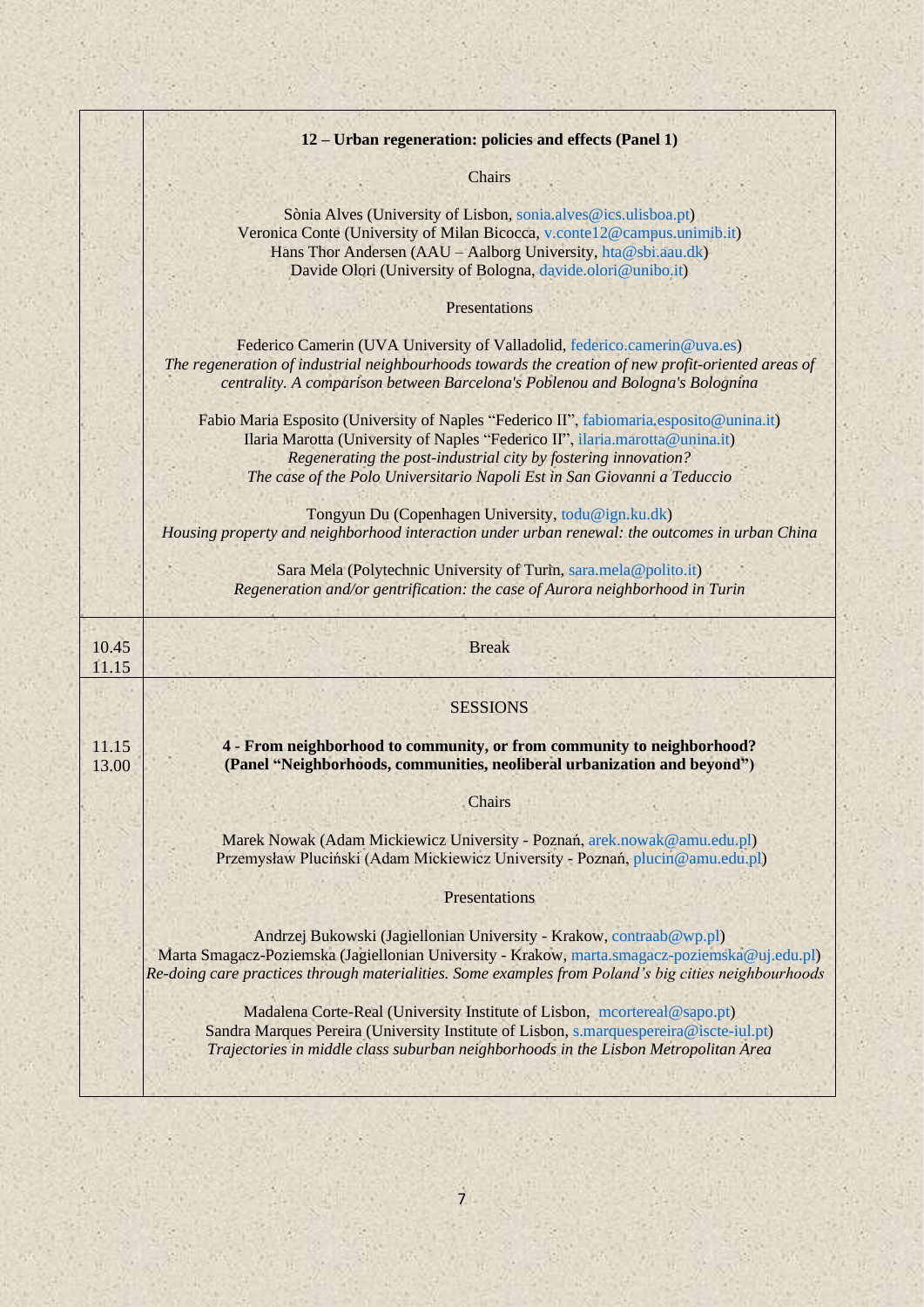Daniele Karasz (Ensa Paris La Villette, [daniele.karasz@univie.ac.at\)](mailto:daniele.karasz@univie.ac.at) Hamida Sivac (University of Vienna[, hamida.sivac@univie.ac.at\)](mailto:hamida.sivac@univie.ac.at) Mark Scherner (University of Vienna, [mark.scherner@univie.ac.at\)](mailto:mark.scherner@univie.ac.at) *Community and repression in new built neighbourhoods: re-discussing social control in engaged neighbourhood communities*

Tadas Sarunas (Vilnius University, [tadas.sarunas@gmail.com\)](mailto:tadas.sarunas@gmail.com) *Pleasures and pains of urban restructuring: housing practices and symbolic violence in central Vilnius*

**13 – Housing informality in the Global North: a socio-historical approach**

**Chairs** 

Noel Antonio Manzano Gòmez (University of Valladolid[, noel.a.manzano@gmail.com\)](mailto:noel.a.manzano@gmail.com) Gaja Maestri (Aston University – Birmingham, [g.maestri@aston.ac.uk\)](mailto:g.maestri@aston.ac.uk)

Presentations

Maxime Felder (Swiss Federal Institute of Technology - Lausanne, [maxime.felder@gmail.com\)](mailto:maxime.felder@gmail.com) *Informal housing for informal workers in wealthy Geneva*

Francesca Ferlicca (IUAV University of Venice[, f.ferlicca@stud.iuav.it](mailto:f.ferlicca@stud.iuav.it)) *The regularization of the "borgate" of Rome at the intersection between modernity and tradition* 

Laurent Pugnot Lambert (University of Paris 1 Panthéon-Sorbonne[, laurentpugnotlambert@yahoo.fr\)](mailto:laurentpugnotlambert@yahoo.fr) *Unplanned homes: "zemlânka" as a specific object of Soviet housing informality*

> Valesca Lima (Maynooth University, [valesca.lima@ucdconnect.ie\)](mailto:valesca.lima@ucdconnect.ie) *From Housing Crisis to Housing Justice*

#### **12 – Urban regeneration: policies and effects (Panel 2)**

**Chairs** 

Sònia Alves (University of Lisbon, [sonia.alves@ics.ulisboa.pt\)](mailto:sonia.alves@ics.ulisboa.pt) Veronica Conte (University of Milan Bicocca[, v.conte12@campus.unimib.it\)](mailto:v.conte12@campus.unimib.it) Hans Thor Andersen (AAU – Aalborg University, [hta@sbi.aau.dk\)](mailto:hta@sbi.aau.dk) Davide Olori (University of Bologna, [davide.olori@unibo.it\)](mailto:davide.olori@unibo.it)

**Presentations** 

Ying Liu (University of Milan Bicocca, [y.liu18@campus.unimib.it\)](mailto:y.liu18@campus.unimib.it) *City as A Commodity or A Right: THE Dilemma of Urban Regeneration in Beijing's Historic Area*

Shannon Philip (University of Cambridge, [shannonphilip88@gmail.com\)](mailto:shannonphilip88@gmail.com) *Urban Inequalities of a 'Smart' India: an ethnographic study of class, gendered and spatial politics in urban India*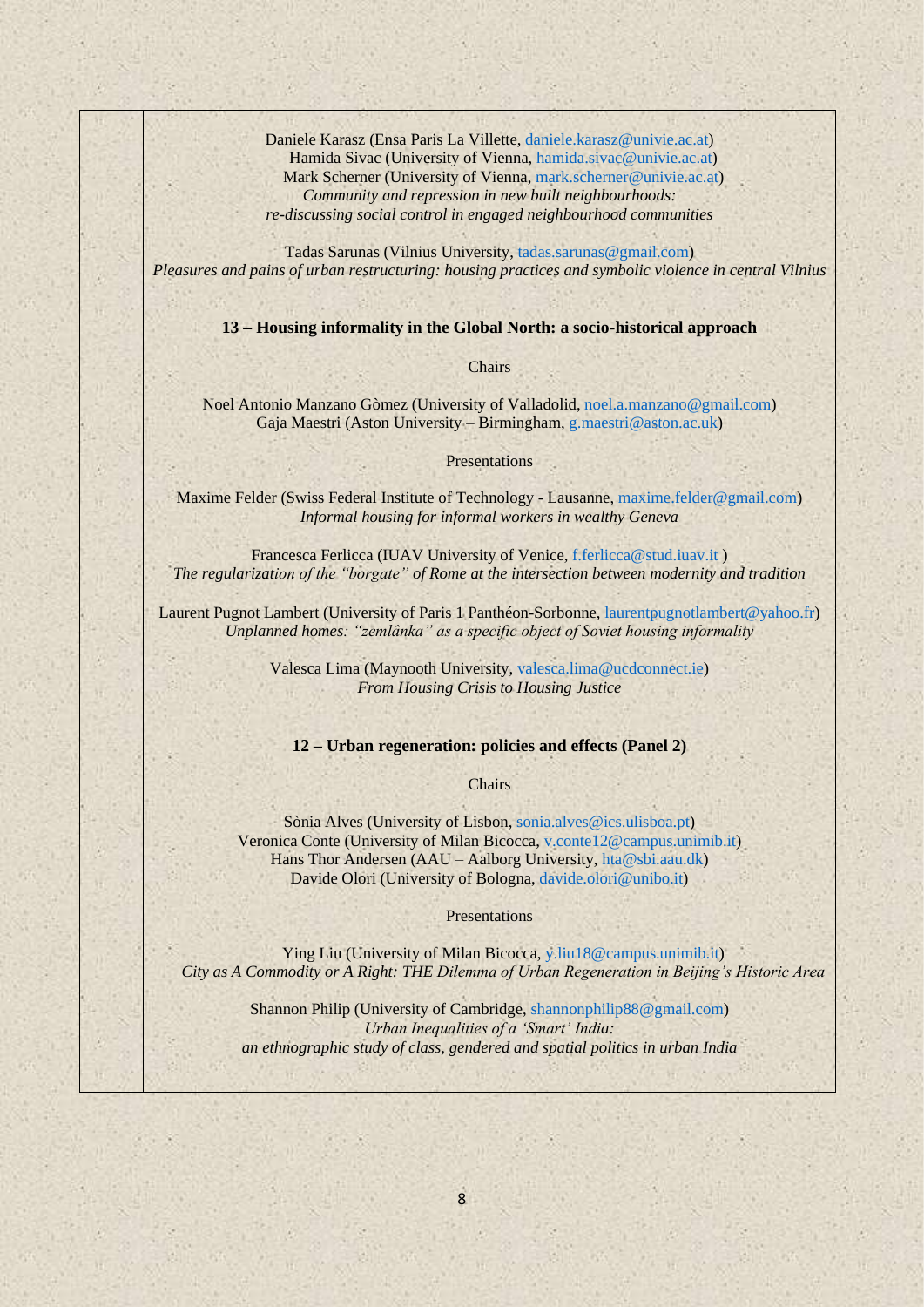Hannah Saldert (University of Gothenburg, [hannah.saldert@gu.se\)](mailto:hannah.saldert@gu.se) *Making social sustainability 'doable' in urban planning: exploring the legitimacy of knowledge integration when dealing with goal conflicts in the RiverCity Gothenburg*

**15 – Rewriting belonging and identity through urban spaces: everyday city in turbulent times (Panel "Co-existence and competing identities in the city-space")**

Chairs

Ipek Demirsu (University of Padua[, ipek.demirsudibiase@phd.unipd.it\)](mailto:ipek.demirsudibiase@phd.unipd.it) Fabio Bertoni (University of Cagliari, [fabio.bertoni88@gmail.com\)](mailto:fabio.bertoni88@gmail.com)

#### Presentations

Marianna d'Ovidio (University of Milan Bicocca, [marianna.dovidio@unimib.it\)](mailto:marianna.dovidio@unimib.it) *Reimaging the urban future in Taranto, Italy: how creative work contributes to the urban identity*

 Susanne Frank (TU Dortmund University[, susanne.frank@tu-dortmund.de\)](mailto:susanne.frank@tu-dortmund.de), *Seismograph of coexistence: on the importance of greeting in heterogeneous neighborhoods*

Frédéric Vidal (Autonomous University of Lisbon, [fvidal@autonoma.pt\)](mailto:fvidal@autonoma.pt) Alexandre Vaz (Nova University of Lisbon, [avazphoto@yahoo.com\)](mailto:avazphoto@yahoo.com) *My City is not anymore my city: the role of nostalgia in city conflicts and urban identities*

Marco Ciorli (University of Turin, [marco.ciorli@unito.it\)](mailto:marco.ciorli@unito.it) *Books and Covers: contending identities and social infrastructure in urban local libraries*

#### **2 – Between old urban inequalities and new urban opportunities (Panel 2)**

**Chairs** 

Marta Smagacz-Poziemska (Jagiellonian University - Krakow, [marta.smagacz-poziemska@uj.edu.pl\)](mailto:marta.smagacz-poziemska@uj.edu.pl) Patricia Pereira (Nova University of Lisbon, [ppereira@fcsh.unl.pt](mailto:ppereira@fcsh.unl.pt))

Presentations

Ia Kupatadze (Ilia State University - Tbilisi, [ia.kupatadze@iliauni.edu.ge\)](mailto:ia.kupatadze@iliauni.edu.ge) *Open City: a post socialist city Tbilisi*

Davide Alberto Zorloni (London School of Economics, [d.zorloni@lse.ac.uk\)](mailto:d.zorloni@lse.ac.uk) Nancy Holman (London School of Economics, [n.e.holman@lse.ac.uk\)](mailto:n.e.holman@lse.ac.uk) Alan Mace (London School of Economics, [a.mace@lse.ac.uk\)](mailto:a.mace@lse.ac.uk) Pablo Navarrete-Hernandez (Polytechinc University of Milan, [pablojavier.navarrete@polimi.it\)](mailto:pablojavier.navarrete@polimi.it)

*Fearing difference:* 

*The impact of ethnic composition on safety perception in the Milanese urban context* 

Manuel Lutz (Technical University of Berlin, [manuel.lutz@metropolitanstudies.de\)](mailto:manuel.lutz@metropolitanstudies.de) *A small place for my own: Searching qualities of home in informal housing*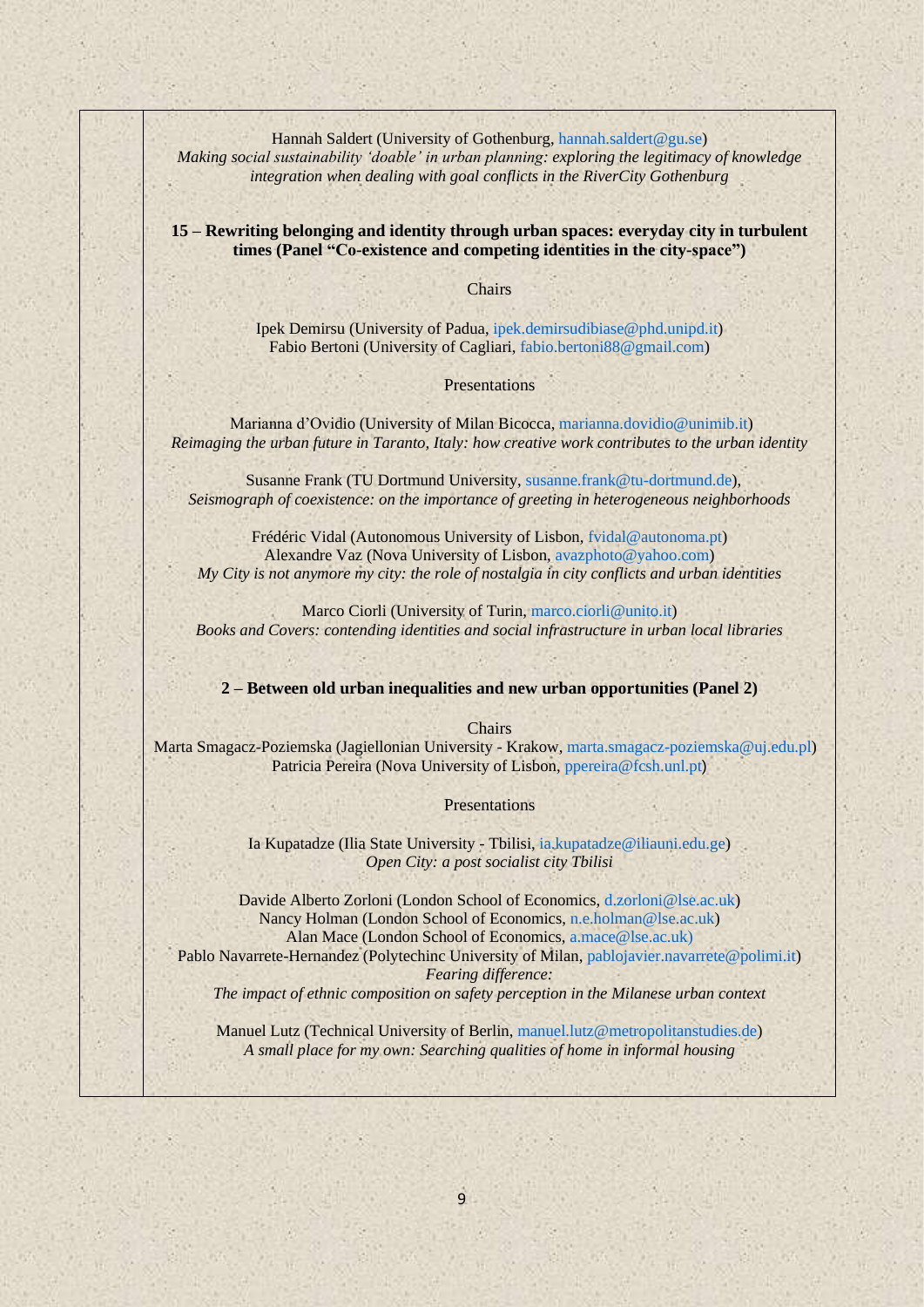|                | Katrin Rosenberger (FH Münster, katrin.rosenberger@fh-muenster.de),<br>Spatial perspectives on transnationalism. Results from a research project in Plovdiv-Stolipinovo                                                                                                                             |
|----------------|-----------------------------------------------------------------------------------------------------------------------------------------------------------------------------------------------------------------------------------------------------------------------------------------------------|
| 13.00<br>14.00 | Lunch break                                                                                                                                                                                                                                                                                         |
| 14.00<br>15.45 | <b>SESSIONS</b>                                                                                                                                                                                                                                                                                     |
|                | 15 - Rewriting belonging and identity through urban spaces: everyday city in turbulent<br>times (Panel "The urban street and street culture")                                                                                                                                                       |
|                | Chairs                                                                                                                                                                                                                                                                                              |
|                | Ipek Demirsu (University of Padua, ipek.demirsudibiase@phd.unipd.it)<br>Fabio Bertoni (University of Cagliari, fabio.bertoni88@gmail.com)                                                                                                                                                           |
|                | Presentations                                                                                                                                                                                                                                                                                       |
|                | Jelena Božilović (University of Niš, jelena bozilovic@filfak.ni.ac.rs)<br>Jelena Petkovic (University of Niš, jelena.petkovic@filfak.ni.ac.rs)<br>Postsocialism, cultural memory and urban public space:<br>an ideological perspective on street names                                              |
|                | Federica Castelli (Roma Tre University, federica.castelli@uniroma3.it)<br>Walking and wandering: streets as political space of desire                                                                                                                                                               |
|                | Mihai Stelian Rusu (Lucian Blaga University of Sibiu, mihai.rusu@ulbsibiu.ro)<br>Post-socialist changes of urban nomenclature:<br>a quantitative analysis of street renaming in three Romanian cities                                                                                               |
|                | Olga Tzatzadaki (Iuav University of Venice, otzatzadaki@iuav.it)<br>From hard work to spritz rituals, in Hogan shoes: designing the socio-spatial profile of the<br>entrepreneurial class of the Northeast Italian region's widespread city (città diffusa) through non-<br>conventional narrations |
|                | 2 - Between old urban inequalities and new urban opportunities (Panel 3)                                                                                                                                                                                                                            |
|                | Chairs<br>Katrin Paadam (Tallinn University of Technology, katrin.paadam@taltech.ee)<br>Rui Carvalho (Brown University - Providence, rui_carvalho@brown.edu)                                                                                                                                        |
|                | Presentations                                                                                                                                                                                                                                                                                       |
|                | Pinelopi Vergou (University of Thessaly, pvergou@uth.gr)<br>Refugee flows and institutional changes:<br>between local policies, urban practices and spatial segregation in Greek cities                                                                                                             |
|                | Linda Schumilas (FH Münster, linda.schumilas@fh-muenster.de)<br>Sebastian Kurtenbach (FH Münster, kurtenbach@fh-muenster.de)<br>Perspectives on the prevention of radicalization. Empirical results from Germany                                                                                    |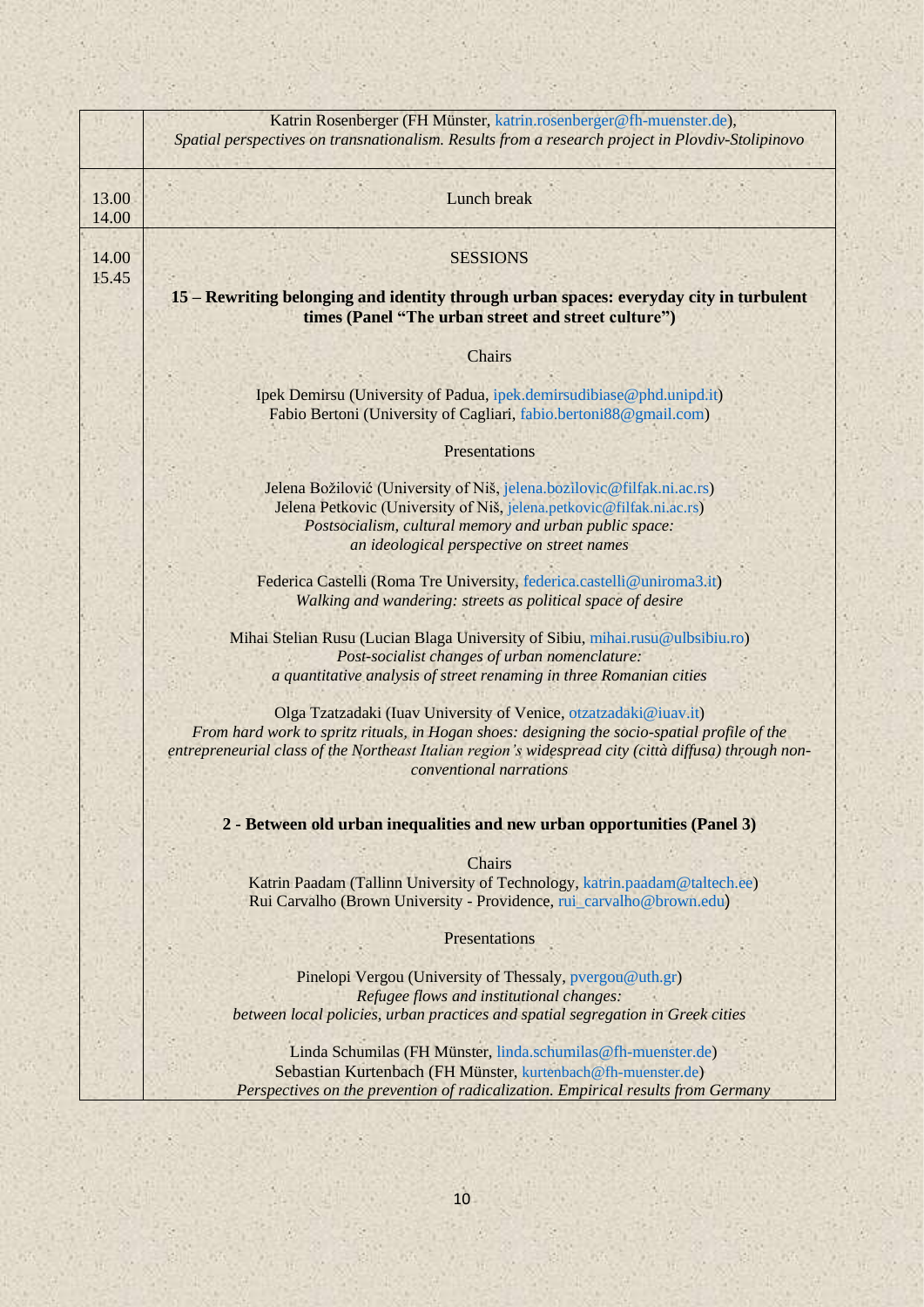Livia Assis (Pontifical Catholic University of Minas Gerais, [liviamatos.assis@gmail.com\)](mailto:liviamatos.assis@gmail.com) Luciana Andrade (Pontifical Catholic University of Minas Gerais, [lucianatandrade1@gmail.com\)](mailto:lucianatandrade1@gmail.com) *Residential and commercial standards in a middle-class neighborhood in Belo Horizonte, Brazil*

Maria Chiara Cela (University of Milan Bicocca, [m.cela@campus.unimib.it\)](mailto:m.cela@campus.unimib.it) *How have neighbours' relationships and the use of shared space played out during the COVID-19 emergency? An exploration of the solidarity initiatives in the Milan-based social housing project Ospitalità Solidale*

Enrico Tommarchi (University of Hull, [E.Tommarchi@hull.ac.uk\)](mailto:E.Tommarchi@hull.ac.uk) *Port cities, cultural cities? The symbolic impacts of culture-led urban regeneration on port-city relationships across Europe*

#### **17 – Residential segregation and the study of social structure of towns and metropolises. Empirical and methodological advances in urban sociology (Panel 1)**

#### Chairs

Niccolò Morelli (Catholic University of the Sacred Heart of Milan[, niccolo.morelli@unicatt.it\)](mailto:niccolo.morelli@unicatt.it) Jonathan Pratschke (University of Naples "Federico II", [jonathan.pratschke@unina.it\)](mailto:jonathan.pratschke@unina.it) Tommaso Vitale (Sciences Po Paris, [tommaso.vitale@sciencespo.fr\)](mailto:tommaso.vitale@sciencespo.fr) Matteo Piolatto (University of Brescia[, matteo.piolatto@inventati.org\)](mailto:matteo.piolatto@inventati.org)

#### Presentations

Alexandre Diniz (Pontifical Catholic University of Minas Gerais, [alexandremadiniz@gmail.com\)](mailto:alexandremadiniz@gmail.com) Jupira Gomes de Mendonça (Federal University of Minas Gerais, [jupira@gmail.com\)](mailto:jupira@gmail.com) Luciana Andrade (Pontifical Catholic University of Minas Gerais, [lucianatandrade1@gmail.com\)](mailto:lucianatandrade1@gmail.com) *Segregation and socio-spatial structure in Brazilian metropolitan regions*

Dani Broitman (Technion - Israel Technological Institute, [danib@technion.ac.il\)](mailto:danib@technion.ac.il) *Dynamics of neighborhood segregation and land values in urban areas*

Jules Bodet (University Paris 8, [bodet.jules@gmail.com\)](mailto:bodet.jules@gmail.com) *How representations about urban spatial segregation and school segregation mutually reinforce each other*

Maria Grazia Montesano (University of Bologna, [maria.montesano3@unibo.it\)](mailto:maria.montesano3@unibo.it) Luca Daconto (University of Milan Bicocca, [luca.daconto@unimib.it\)](mailto:luca.daconto@unimib.it) *Peripheral diffusion and concentrations: the residential dynamics of foreign population in Bologna and Milan*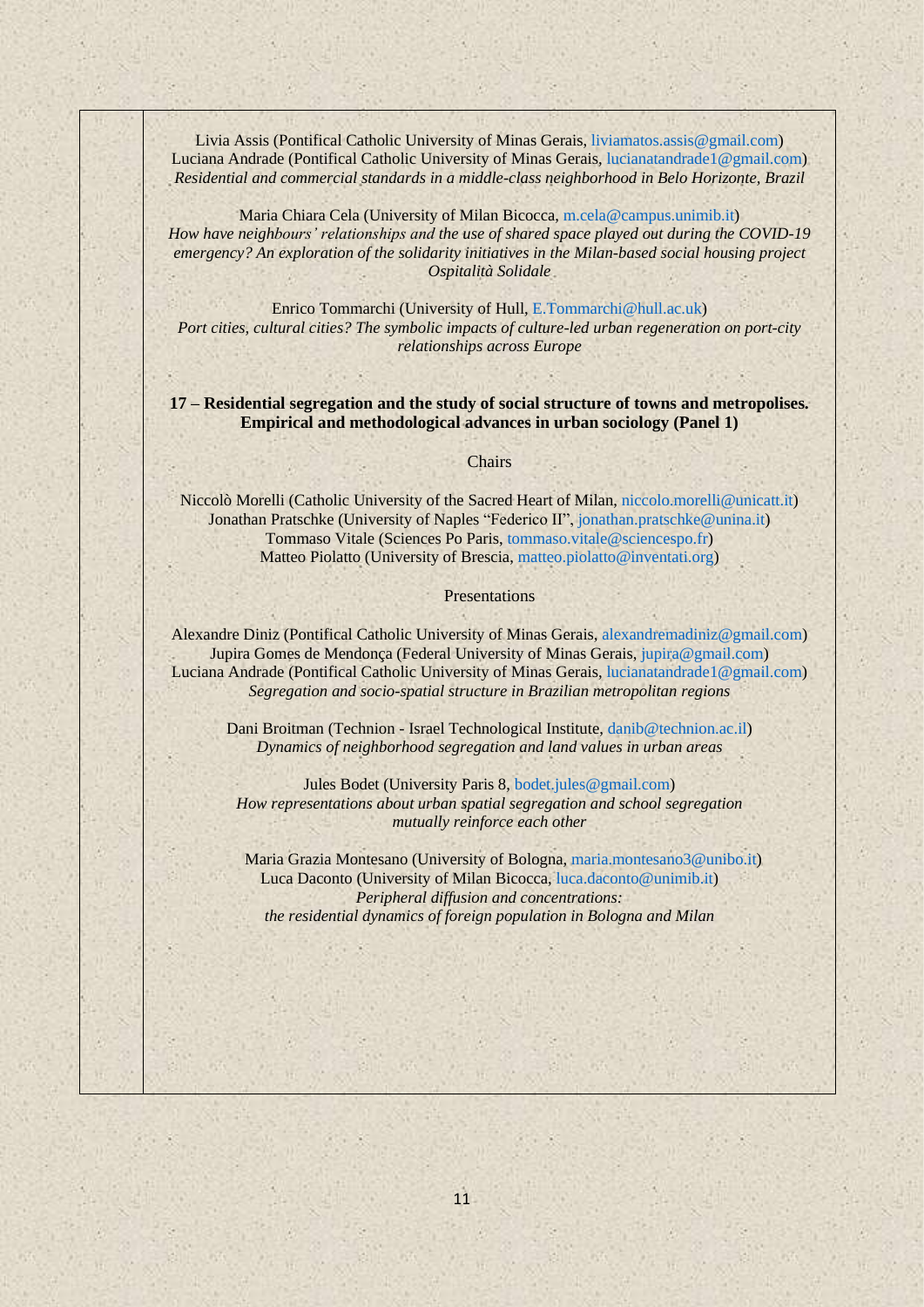|                          | 19 – Urban practices and urban institutions: thoughts on segregation and the spatiality of<br>everyday resource organization, social networks and social capital                                                                                                                                                       |
|--------------------------|------------------------------------------------------------------------------------------------------------------------------------------------------------------------------------------------------------------------------------------------------------------------------------------------------------------------|
|                          | <b>Chairs</b>                                                                                                                                                                                                                                                                                                          |
|                          | Talja Blokland (Humboldt University of Berlin, talja.blokland@hu-berlin.de)<br>Robert Vief (Humboldt University of Berlin, robert.vief@hu-berlin.de)<br>Henrik Schultze (Humboldt University of Berlin, henrik.schultze@hu-berlin.de)<br>Daniela Krueger (Humboldt University of Berlin, daniela.krueger@hu-berlin.de) |
|                          | Presentations                                                                                                                                                                                                                                                                                                          |
|                          | Arianna Lucia Cavaliere (University of Milan Bicocca, a.cavaliere4@campus.unimib.it)<br>Capabilities and quality of life of intra-EU migrant-origin families with children                                                                                                                                             |
|                          | Alma Sophie Seiberth (European University Viadrina - Oder Frankfurt, almaseiberth@gmail.com)<br>Informal tactics, gendered spaces and modes of subversion:<br>women navigating Istanbul's public space                                                                                                                 |
|                          | Solène Le Borgne (University of Amsterdam, s.f.leborgne@uva.nl)<br>The role of informal social capital in shrinking cities: conceptual and empirical challenges                                                                                                                                                        |
|                          | Agata Troost (TU Delft, a.a.troost@tudelft.nl)<br>The effects of individuals' neighbourhood histories on educational attainment                                                                                                                                                                                        |
| $15.45 -$<br>16.15       | <b>Break</b>                                                                                                                                                                                                                                                                                                           |
| 16.15                    | <b>Keynote Speech</b>                                                                                                                                                                                                                                                                                                  |
|                          | Terry Clark (University of Chicago, tnclark@uchicago.edu)                                                                                                                                                                                                                                                              |
| 17.00<br>17.30           | Debate                                                                                                                                                                                                                                                                                                                 |
| 18.00<br>19.30           | <b>ESA RN37 BUSINESS MEETING</b>                                                                                                                                                                                                                                                                                       |
| <b>FRIDAY 01.29.2021</b> |                                                                                                                                                                                                                                                                                                                        |
| $9.00 -$<br>10.45        | <b>SESSIONS</b><br>17 - Residential segregation and the study of social structure of towns and metropolises.<br><b>Empirical and methodological advances in urban sociology (Panel 2)</b>                                                                                                                              |
|                          |                                                                                                                                                                                                                                                                                                                        |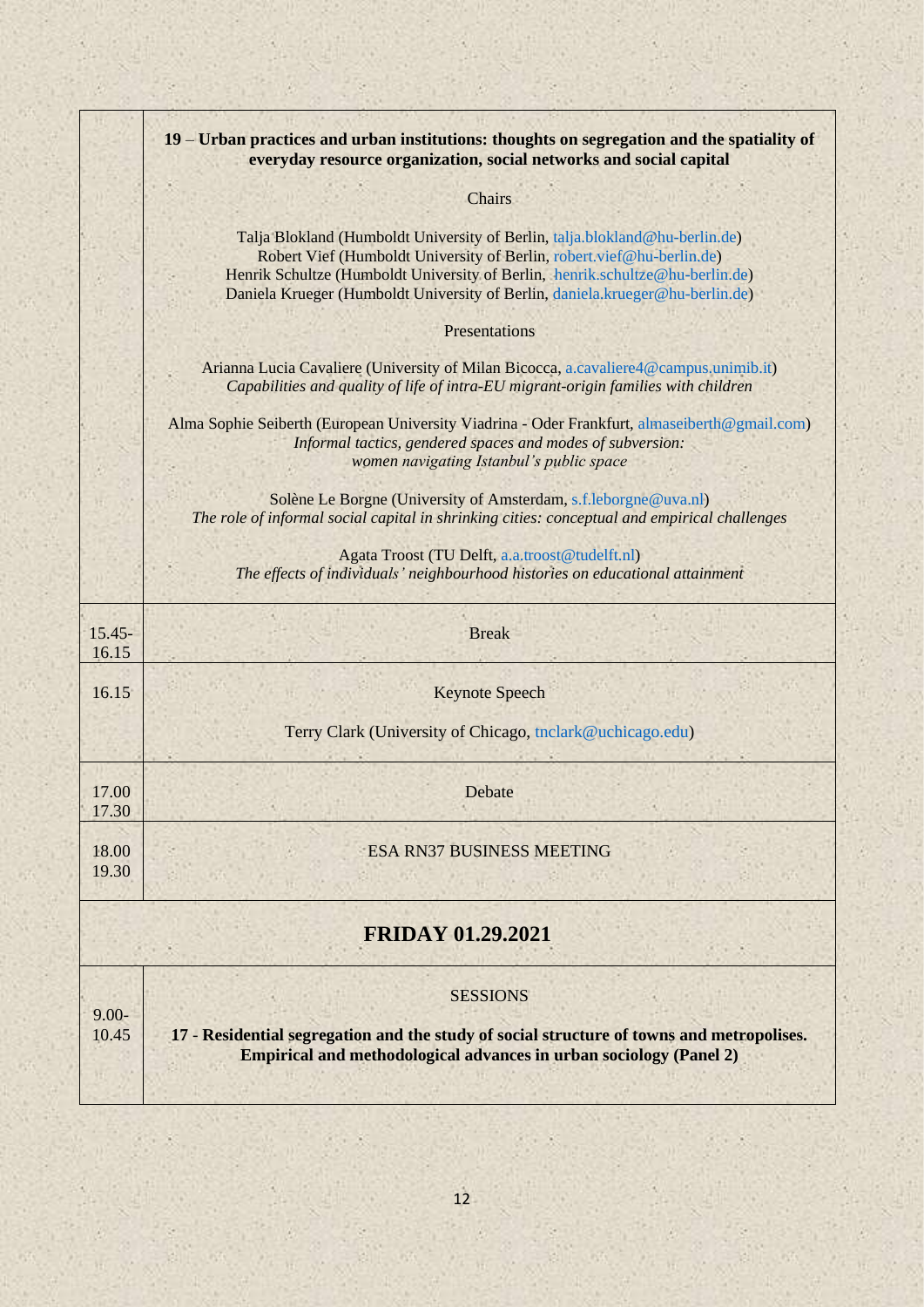Chairs

Niccolò Morelli (Catholic University of the Sacred Heart - Milan, [niccolo.morelli@unicatt.it\)](mailto:niccolo.morelli@unicatt.it) Jonathan Pratshke (University of Naples "Federico II", [jonathan.pratschke@unina.it\)](mailto:jonathan.pratschke@unina.it) Tommaso Vitale (Sciences Po Paris, [tommaso.vitale@sciencespo.fr\)](mailto:tommaso.vitale@sciencespo.fr) Matteo Piolatto (University of Brescia[, matteo.piolatto@inventati.org\)](mailto:matteo.piolatto@inventati.org)

**Presentations** 

Sebastian Kohl (Max Planck Institute for the Study of Societies[, kohl@mpifg.de\)](mailto:kohl@mpifg.de) *Measuring urban segregation through housing markets*

Tomoko Kubo (University of Tsukuba, [tmkkb@geoenv.tsukuba.ac.jp\)](mailto:tmkkb@geoenv.tsukuba.ac.jp) *Disparities in living conditions between city centers and shrinking suburbs: A case study of super-aging and post-growth Japan*

Albert Sabater (University of Girona, [albert.sabater@udg.edu\)](mailto:albert.sabater@udg.edu) Nissa Finney (University of St. Andrews[, Nissa.Finney@st-andrews.ac.uk](mailto:Nissa.Finney@st-andrews.ac.uk)) *Generational divides in housing opportunities and increasing residential age segregation: Evidence from the UK*

Monstserrat Simò-Solsona (University of Barcelona, [msimo@ub.edu\)](mailto:msimo@ub.edu) Gemma Vilà Busqued (University of Barcelona, [gvila@ub.edu\)](mailto:gvila@ub.edu) *It never rains but it pours. Re-emerging social inequalities in city centres: the case of Barcelona*

**18 - Welcoming spaces? Opportunities and challenges for newcomers (roundtable)**

**Chairs** 

Pierluigi Musarò (University of Bologna, [pierluigi.musaro@unibo.it\)](mailto:pierluigi.musaro@unibo.it) Maurizio Bergamaschi (University of Bologna, [maurizio.bergamaschi@unibo.it\)](mailto:maurizio.bergamaschi@unibo.it) Paola Parmiggiani (University of Bologna, [paola.parmiggiani@unibo.it\)](mailto:paola.parmiggiani@unibo.it)

Presentations

Laura Foelske (University of Siegen[, laura.foelske@uni-siegen.de\)](mailto:laura.foelske@uni-siegen.de) Sabine Meier (University of Siegen, [sabine.meier@uni-siegen.de\)](mailto:sabine.meier@uni-siegen.de) *Managing ´Welcoming Spaces´ middle-up-down: impressions of selected municipalities in Thuringia and Rhineland Palatinate (D)*

Justyna Szałańska (Warsaw School of Economics, [jszala@sgh.waw.pl\)](mailto:jszala@sgh.waw.pl) Marta Pachocka (Warsaw School of Economics[, marta.pachocka@gmail.com\)](mailto:marta.pachocka@gmail.com) Paweł Kubicki (Warsaw School of Economics, [pkubick@sgh.waw.pl\)](mailto:pkubick@sgh.waw.pl)

*Welcoming spaces in a non-welcoming country: who offers hospitality to migrants in Poland?*

Jana Finke (Utrecht University, [j.c.finke@uu.nl\)](mailto:j.c.finke@uu.nl) Karin Geuijen (Utrecht University, [k.geuijen@uu.nl\)](mailto:k.geuijen@uu.nl) *Migration policy in the Netherlands: opportunities and constraints for welcoming spaces for refugees in shrinkage areas*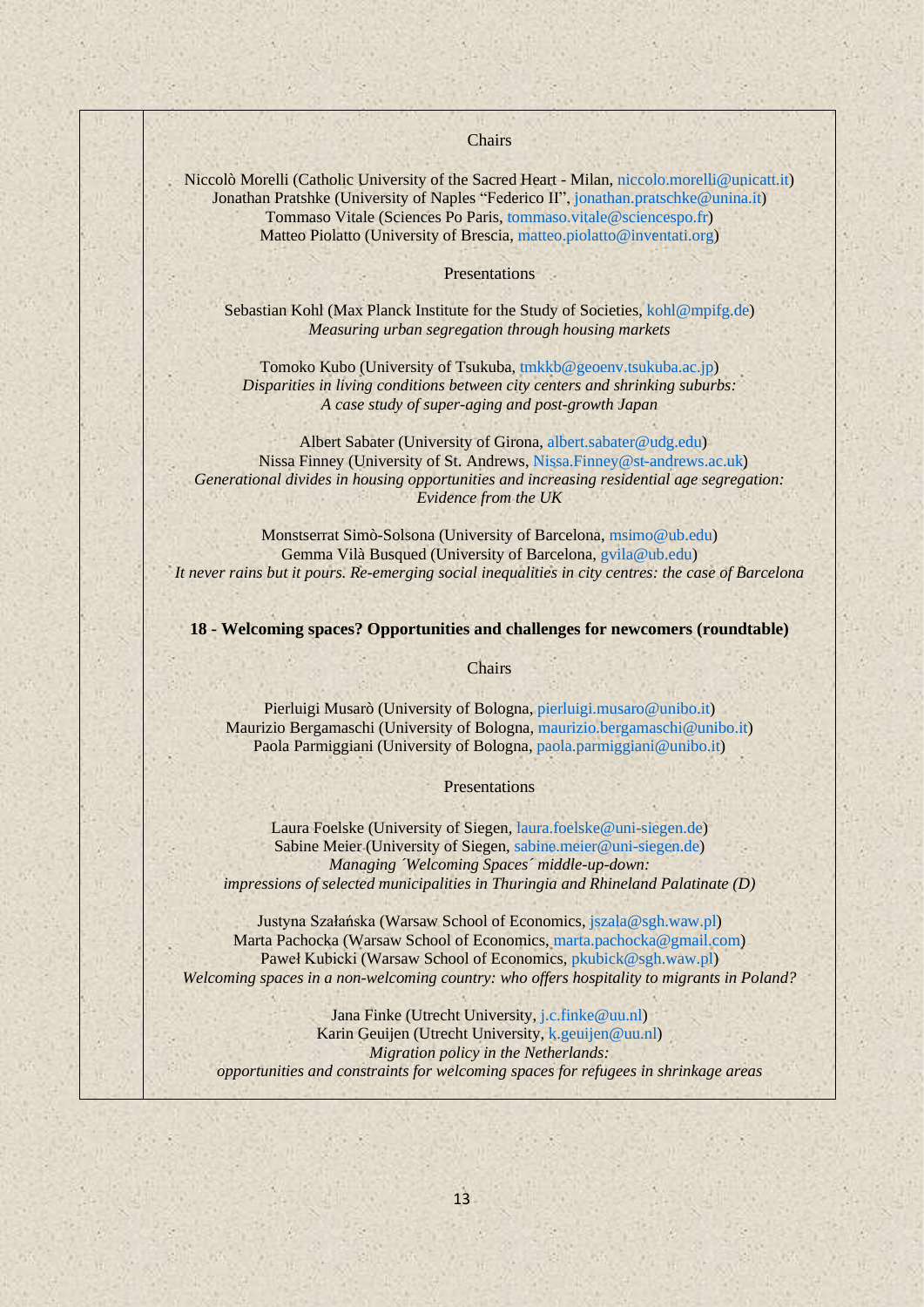Tiziana Caponio (University of Turin, [Tiziana.Caponio@unito.it\)](mailto:Tiziana.Caponio@unito.it) *A whole-of-community approach to migrant integration in small and medium-sized towns and rural areas: Contextual factors and the multilevel political dynamics of local integration policies*

Leticia Santaballa (University of La Coruña, [leticia.santaballa@udc.es\)](mailto:leticia.santaballa@udc.es) Estela Vallejo (Cepaim foundation - Madrid[, estelavallejo@cepaim.org\)](mailto:estelavallejo@cepaim.org) *The situation of immigrants living in shrinking areas in Spain: a preliminary approach*

Alice Lomonaco (University of Bologna, [alice.lomonaco2@unibo.it\)](mailto:alice.lomonaco2@unibo.it) Melissa Moralli (University of Bologna, [melissa.moralli2@unibo.it\)](mailto:melissa.moralli2@unibo.it) *Preliminary insights about the presence on non-EU migrants in Italian shrinking areas: opportunities and risks*

**3 – Theoretical and Methodological challenges for the urban sociology (Panel 1)**

#### Chairs

Maria Victoria Gómez (University "Carlos III" of Madrid, [mgomez@polsoc.uc3m.es\)](mailto:mgomez@polsoc.uc3m.es) Jan Üblacker (EBZ Business School - Bochum, [j.ueblacker@ebz-bs.de\)](mailto:j.ueblacker@ebz-bs.de)

Presentations

Xabier Artàzcoz (University of Barcelona, [xartazga12@alumnes.ub.edu\)](mailto:xartazga12@alumnes.ub.edu) *Sociographies in contemporary urban space*

Giulia Carones (Humboldt University of Berlin, [giulia.carones@gmail.com\)](mailto:giulia.carones@gmail.com) *Towards a Geography of the Ephemeral: Ethnography of an occupied space in Milan, Italy*

Francesca Ceola (University of Lisbon, [fceola@campus.ul.pt\)](mailto:fceola@campus.ul.pt) Catalina Giraldo Villamizar (University of Lisbon, [catalinav@campus.ul.pt\)](mailto:catalinav@campus.ul.pt) Nicolàs Gonzàlez Arando (University of Lisbon, [nigonza29@gmail.com\)](mailto:nigonza29@gmail.com) Pablo Quiroga Devia (University of Lisbon, [pquirogad@unal.edu.co\)](mailto:pquirogad@unal.edu.co) *Desire Paths: a way of walking*

Kseniia Kalashnikova (Novosibirsk State University, [Kalashnikova345@mail.ru\)](mailto:Kalashnikova345@mail.ru) *In search for the "real": developing a concept of authenticity for researching the cities industrial heritage*

**21. Social innovation in the cities: politics, policies and actors (Panel 1)**

**Chairs** 

Adriano Cirulli (UniNettuno University[, a.cirulli@uninettunouniversity.net\)](mailto:a.cirulli@uninettunouniversity.net) Luca Raffini (University of Genoa, [luca.raffini@unige.it\)](mailto:luca.raffini@unige.it) Chiara Davoli (University of Siena, [chiara.davoli@unisi.it\)](mailto:chiara.davoli@unisi.it)

Presentations

Filippo Borreani (University of Turin[, filippo.borreani@edu.unito.it\)](mailto:filippo.borreani@edu.unito.it) *The culture of corporate social innovation*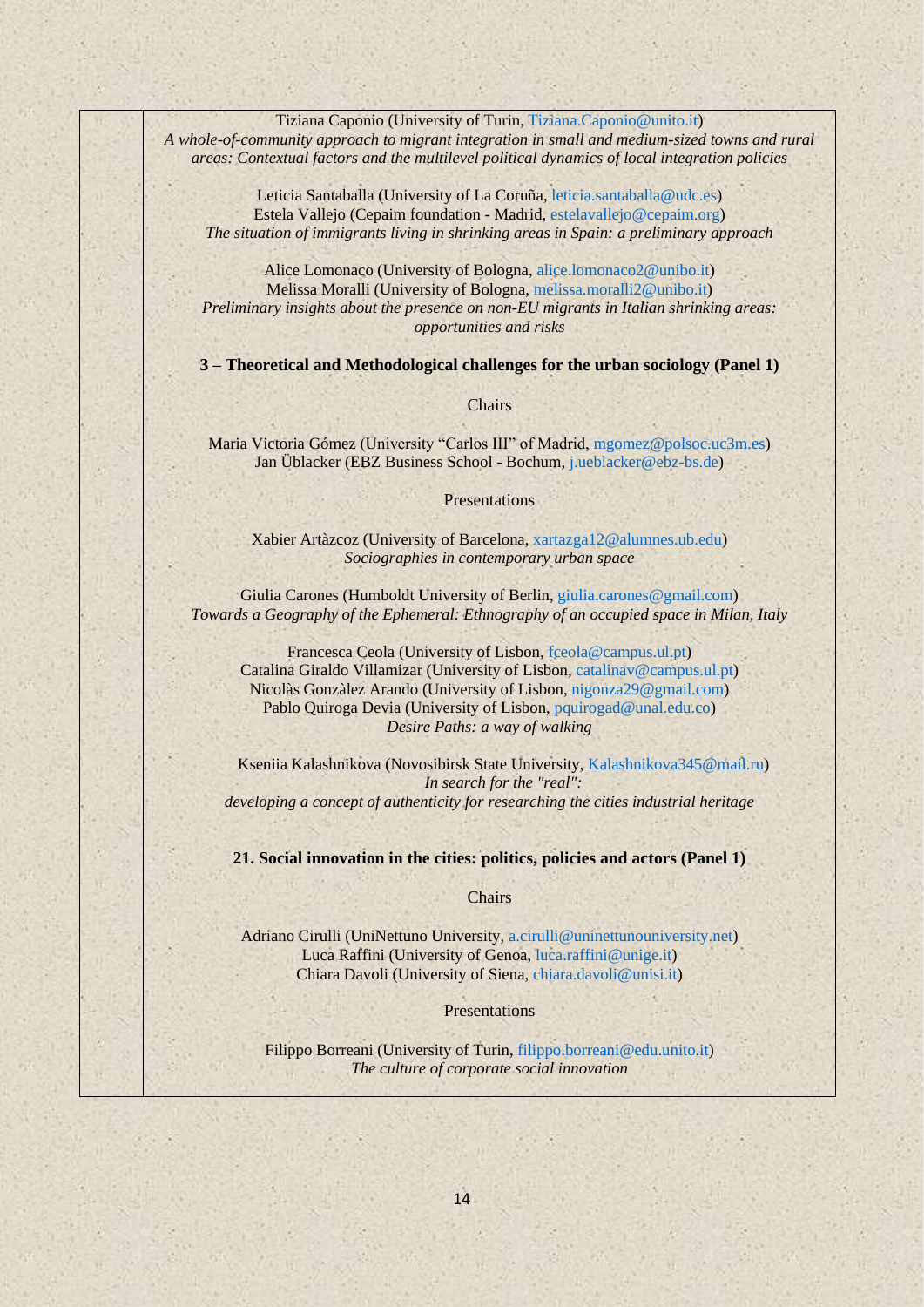|                    | Paola de Salvo (University of Perugia, paola.desalvo@unipg.it)                                |
|--------------------|-----------------------------------------------------------------------------------------------|
|                    | Cristina Burini (University of Perugia, cristina.burini@gmail.com)                            |
|                    | Marco Pizzi (University of Perugia, marco.pizzi@studenti.unipg.it)                            |
|                    | Community-based Enterprises in Urban Areas:                                                   |
|                    | New Models of Regeneration and Social Innovation                                              |
|                    | Claudia Colombarolli (University of Bologna, claudia.colombarolli2@unibo.it)                  |
|                    | Luca Storti (University of Turin, luca.storti@unito.it)                                       |
|                    | Social innovation between micro-mechanisms of regulation and spatial issues:                  |
|                    | A comparative study on communities of renewable energy in New Aquitaine (France)              |
|                    |                                                                                               |
|                    | Rossana Galdini (University of Rome "La Sapienza", rossana.galdini@uniroma1.it)               |
|                    | Silvia De Nardis (University of Rome "La Sapienza", silvia.denardis@uniroma1.it)              |
|                    | Towards different forms of Social Urbanism:                                                   |
|                    | social innovation and informal urban practices in Rome                                        |
|                    |                                                                                               |
| $10.45 -$<br>11.15 | <b>Break</b>                                                                                  |
|                    |                                                                                               |
| $11.15-$           | <b>SESSIONS</b>                                                                               |
| 13.00              |                                                                                               |
|                    | 3 - Theoretical and Methodological challenges for the urban sociology (Panel 2)               |
|                    | <b>Chairs</b>                                                                                 |
|                    | Gabriele Manella (University of Bologna, gabriele.manella@unibo.it)                           |
|                    | Tommaso Rimondi (University of Bologna, tommaso.rimondi2@unibo.it)                            |
|                    | Presentations                                                                                 |
|                    |                                                                                               |
|                    | Osman Arrobbio (University of Turin, osman.arrobbio@unito.it)                                 |
|                    | Stefano Magariello (Anglia Ruskin University - Cambridge, sm2242@pgr.aru.ac.uk)               |
|                    | Observing the practice of littering in the city: theoretical and methodological reflections   |
|                    | Çağdaş Can (Bauhaus University Weimar, cagdas.can@outlook.com)                                |
|                    | Discussing the relation between the authority, space                                          |
|                    | and everyday life through heterotopia spaces: the case of Istanbul                            |
|                    | Luciana Andrade (Pontifical Catholic University of Minas Gerais, lucianatandrade 1@gmail.com) |
|                    | Clarissa Veloso (Pontifical Catholic University of Minas Gerais, clarissaveloso25@gmail.com)  |
|                    | Neighborhood studies in Belo Horizonte, Brazil:                                               |
|                    | a systematic review of academic publications in the last 30 years                             |
|                    |                                                                                               |
|                    | Yan Rees (Bielefeld University y.rees@uni-bielefeld.de)                                       |
|                    | <b>Exploring Social Cohesion in the Digital Sphere:</b>                                       |
|                    | evidence from a mixed-methods multi-sited study in German Rural Areas                         |
|                    |                                                                                               |
|                    |                                                                                               |
|                    |                                                                                               |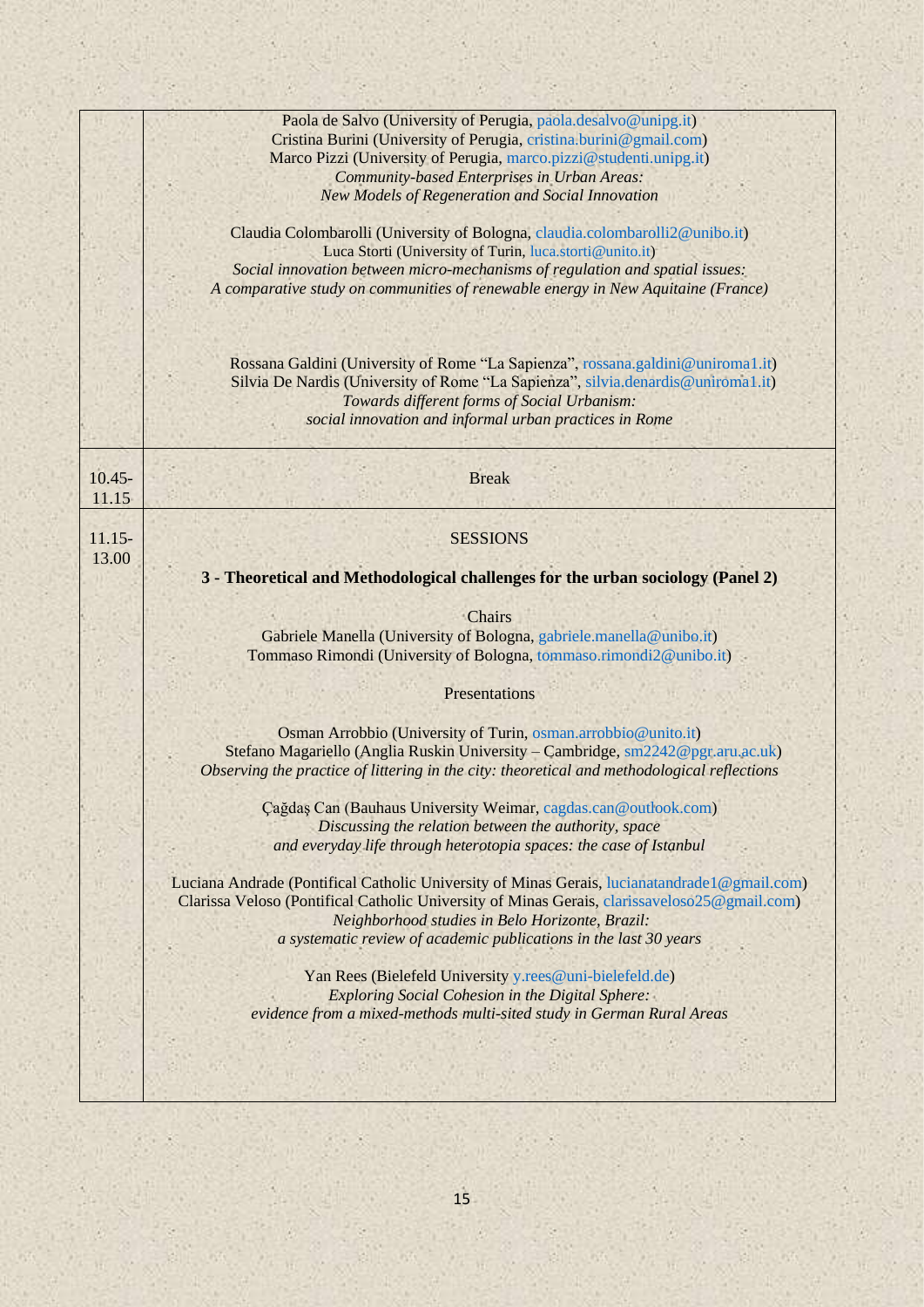#### **21. Social innovation in the cities: politics, policies and actors (Panel 2)**

**Chairs** 

Adriano Cirulli (UniNettuno University[, a.cirulli@uninettunouniversity.net\)](mailto:a.cirulli@uninettunouniversity.net) Luca Raffini (University of Genoa, [luca.raffini@unige.it\)](mailto:luca.raffini@unige.it) Chiara Davoli (University of Siena, [chiara.davoli@unisi.it\)](mailto:chiara.davoli@unisi.it)

#### Presentations

Luca Alteri (University of Rome "La Sapienza", [luca.alteri@gmail.com\)](mailto:luca.alteri@gmail.com) Alessandro Barile (University of Rome "La Sapienza", [alessandro.barile@uniroma1.it\)](mailto:alessandro.barile@uniroma1.it) *Under the veil of urban social innovation: commodification of social life and privatization of the public city*

Mateus Lira (Open University of Catalonia[, mateusliramm@gmail.com\)](mailto:mateusliramm@gmail.com) Hug March (Open University of Catalonia, [hmarch@uoc.edu\)](mailto:hmarch@uoc.edu) Ramon Ribera-Fumaz (Open University of Catalonia, [rriberaf@uoc.edu](mailto:rriberaf@uoc.edu)) *Collaborative housing as social innovation in Barcelona and Catalonia: a social capital analysis of citizen-government alliances and networks*

Anastasia Pirotskaya (Russian Academy of Sciences, [a.pirotskaya@mail.ru\)](mailto:a.pirotskaya@mail.ru) *Social effects, problems and obstacles in the implementation of the smart city technologies: Perception of local authorities, IT businessmen, urban researchers and citizens of Novosibirsk, Russia*

Emanuele Polizzi (University of Milan Bicocca[, emanuele.polizzi@unimib.it\)](mailto:emanuele.polizzi@unimib.it) *An ambiguous social innovation. Foundations and welfare programs in urban contexts*

#### **22 -- Responsible cities: imaginaries, practices and policies in a challenging era**

#### **Chairs**

Giulia Allegrini (University of Bologna, [giulia.allegrini2@unibo.it\)](mailto:giulia.allegrini2@unibo.it) Stefano Spillare (University of Bologna, [stefano.spillare2@unibo.it\)](mailto:stefano.spillare2@unibo.it)

#### Presentations

Maria Victoria Gómez (University "Carlos III" of Madrid, [mgomez@polsoc.uc3m.es\)](mailto:mgomez@polsoc.uc3m.es) *COVID 19 in Madrid (Spain): imaginaries, practices, and policies*

Roberta Discetti (University of Portsmouth, [roberta.discetti@myport.ac.uk\)](mailto:roberta.discetti@myport.ac.uk) *Local communities re-imagining just cities: Insights from the Fairtrade Towns movement in the UK*

Stefano Magariello (Anglia Ruskin University - Peterborough, [sm2242@pgr.aru.ac.uk\)](mailto:sm2242@pgr.aru.ac.uk) *Policy work practices and imaginaries towards the decarbonised city of the future: . the case of Valencia*